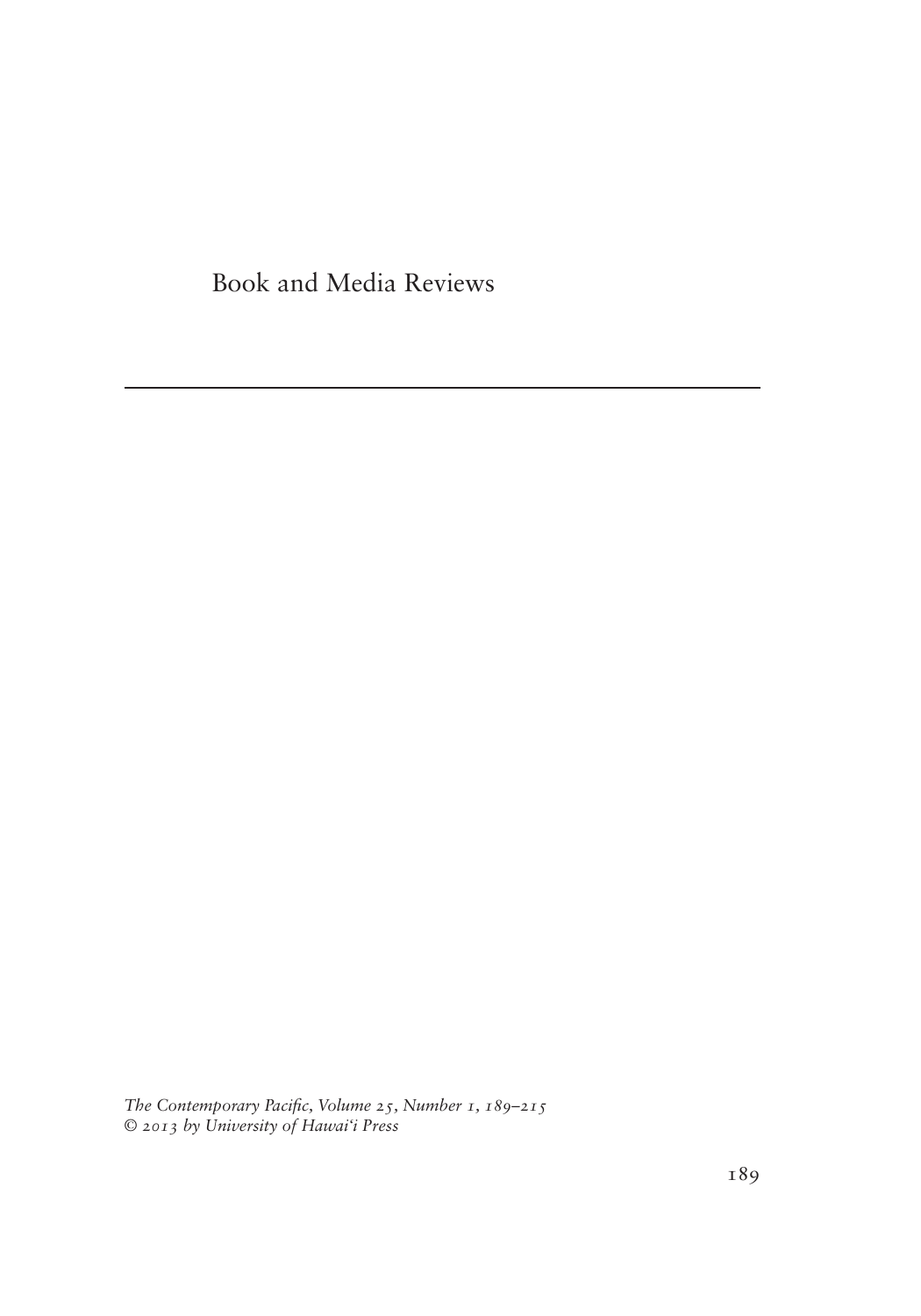*Cultures of Commemoration: The Politics of War, Memory, and History in the Mariana Islands,* by Keith L Camacho. Pacific Islands Monograph Series 25. Honolulu: Center for Pacific Islands Studies and University of Hawai'i Press, 2011. isbn 978-0-8248-3670-2; 280 pages, illustrations, maps, notes, references, index. Paper, us\$25.00.

Only a fraction of the thousands of Chamorros who survived World War II remain alive today. This "greatest generation" will all pass within the next few decades, like the last set of waves breaking on the shores of the Mariana Islands. When my grandparents share their memories about the war with me, bombs and screams echo. Even in their silences, the war echoes. As Chamorro scholar Laura Torres Souder once wrote: "The war has not ended" (Psyche Under Siege: Uncle Sam, Look What You've Done to Us, 1991, 123).

I carry my grandparents' stories within me—their prayers and cries, their songs and whispers. I hear their voices woven into the pages of Keith L Camacho's *Cultures of Commemoration: The Politics of War, Memory, and History in the Mariana Islands,* the twenty-fifth volume in the landmark Pacific Islands Monograph Series. Recently, *Cultures of Commemoration* was awarded the Masayoshi Ohira Memorial Prize, and Camacho received the 2011–2012 Don T Nakanishi Award for Outstanding Engaged Scholarship in Asian American and Pacific Islander Studies from the University of California, Los Angeles.

*Cultures of Commemoration* is the

"first sustained attempt by a Chamorro author to narrate a history of the Mariana Islands that considers Chamorro cross-cultural and intracultural relations throughout the archipelago" (3). Most histories of the region follow colonial partitions and focus on either the US Commonwealth of the Northern Mariana Islands or the US Unincorporated Territory of Guåhan (Guam). The archipelagic bond between the Chamorro people had been "severred [*sic*]," to borrow Chamorro poet Cecilia C T Perez's poignant characterization (Signs of Being: A Chamoru Spiritual Journey, 1997, 4, 26). Camacho's comparative methodology weaves our severed histories into a symbolic reunification of the Chamorro archipelago.

To accomplish this comparative weaving, Camacho drew from various archives: the University of Guam's Micronesia Area Research Center, the University of Hawai'i's Pacific Collection, the Northern Marianas College's Pacific Collection, the US Library of Congress, the US Navy Historical Center, and the US National Archives and Records Administration. His primary materials range from commemorative brochures, newspaper articles, and autobiographical manuscripts to interviews that Camacho conducted with war survivors and their descendants.

While conventional histories of the war focus on narratives of soldiers, military strategies, triumph, and tragedy, *Cultures of Commemoration* is rooted in the diverse and complex range of Chamorro experiences and remembrances of the periods before, during, and after the war. Throughout, Camacho draws attention to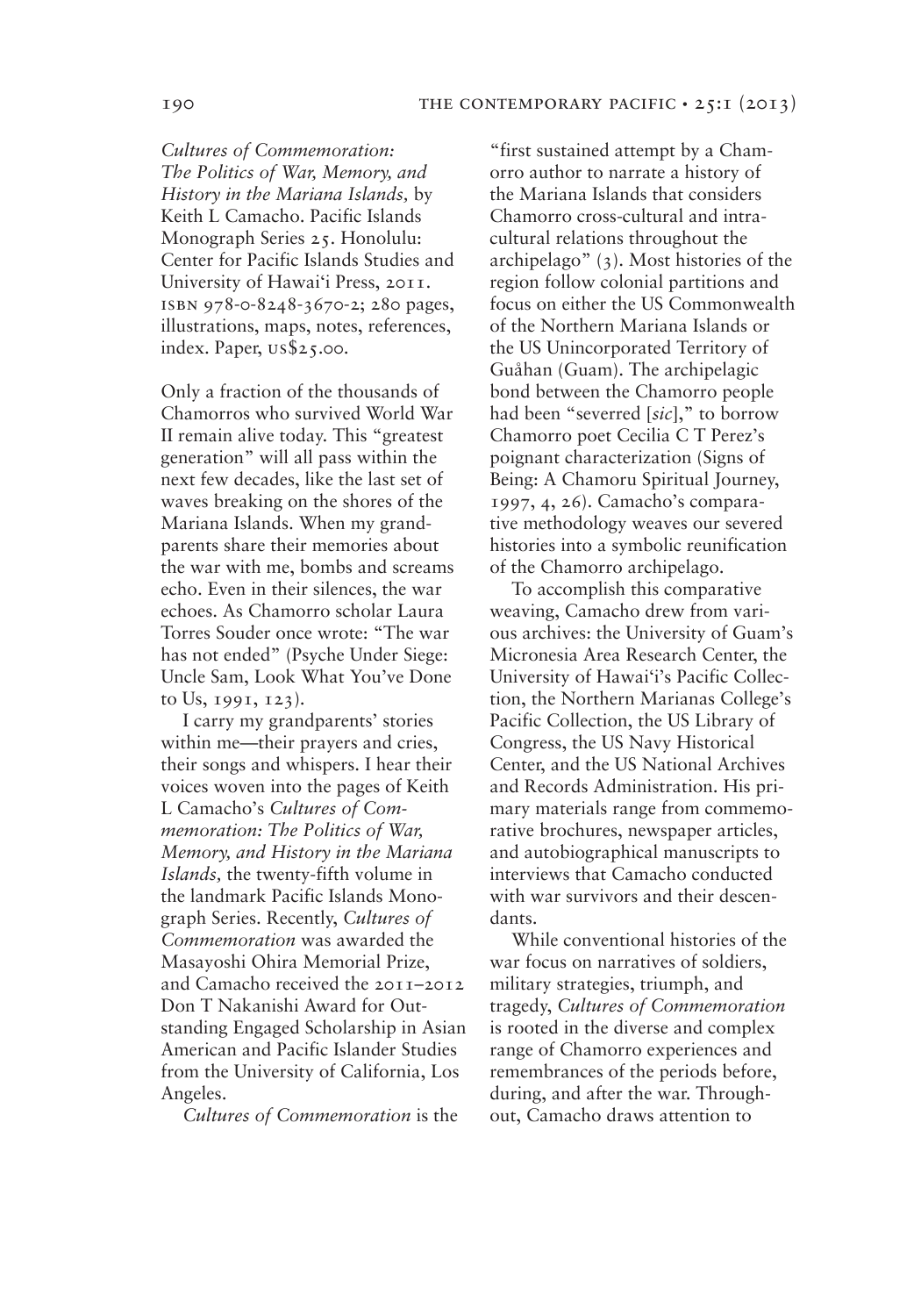how commemorative acts express the "power and reach of local and national identity, collective and individual memory, and colonial and indigenous history" (11).

The first three chapters provide historical analysis of the colonial and military presence in the Marianas. Chapter 1, "Loyalty and Liberation," examines how prewar US colonialism in Guam and Japanese colonialism in the Northern Mariana Islands attempted to produce the "loyal Chamorro subject" through educational, propagandist, and commemorative activities; chapter 2, "World War II in the Mariana Islands," details the "wounds of profound magnitude" (58) inflicted on Chamorros during the war years; and chapter 3, "The War Aftermath," illuminates the "rehabilitation" period following the war. Camacho questions the colonial historiographies of these periods by foregrounding the ambivalent nature of Chamorro "loyalty," the false rhetoric of "liberation," and the exploitative aspects of "rehabilitation." Overall, these chapters detail the "key historical markers for the commemoration of World War II in the Mariana Islands" (60).

The second half of the book turns to war commemorations. Chapter 5, "Processions to Parades," traces the history of "Liberation Day" in Guam, celebrated on 21 July to commemorate the return of US forces. At first, Liberation Day resembled Catholic rituals and focused on the themes of salvation, rebirth, forgiveness, and reconciliation, illustrating the "interconnected nature of spirituality, identity, and nationality in postwar Guam" (89). From the 1950s onward, loyalty and patriotic fervor became the key commemorative themes, and Liberation Day transformed into a civic celebration with a parade, floats, marching bands, fireworks, and even the crowning of a Liberation Day Queen. In the 1960s and 1970s, Liberation Day catered to the tourism industry by promoting a "peaceful" postwar image of the Japanese. In the 1980s, Liberation Day embraced multiculturalism to reflect a new population of Asian settlers. In the 1990s, Chamorro political activist groups critiqued Liberation Day's narratives of triumph and loyalty, suggesting that the name "Reoccupation Day" would better reflect the colonial reality of Guam. Camacho's in-depth analysis of Liberation Day shows how the commemoration was a "marker of island history" because it "possessed tremendous flexibility as a platform for local and national politics, and even economics" (93).

The next chapter, "The Land without Heroes," traces the development of Liberation Day in the Northern Mariana Islands, which commemorates the release of civilians from Camp Susupe on 4 July 1946. After the US takeover of the Northern Marianas, the United States interned Chamorro and Refaluwasch families (Carolinian descendants from the Woleai, Lamotrek, Elato, and Satawal atolls, who settled in the Mariana Islands in the early 1800s) to teach them the English language and American political and social life. After being freed from the camp, most people felt apathy toward celebrating the American war effort and were more focused on returning to their land and rebuilding their lives. Thus, Libera